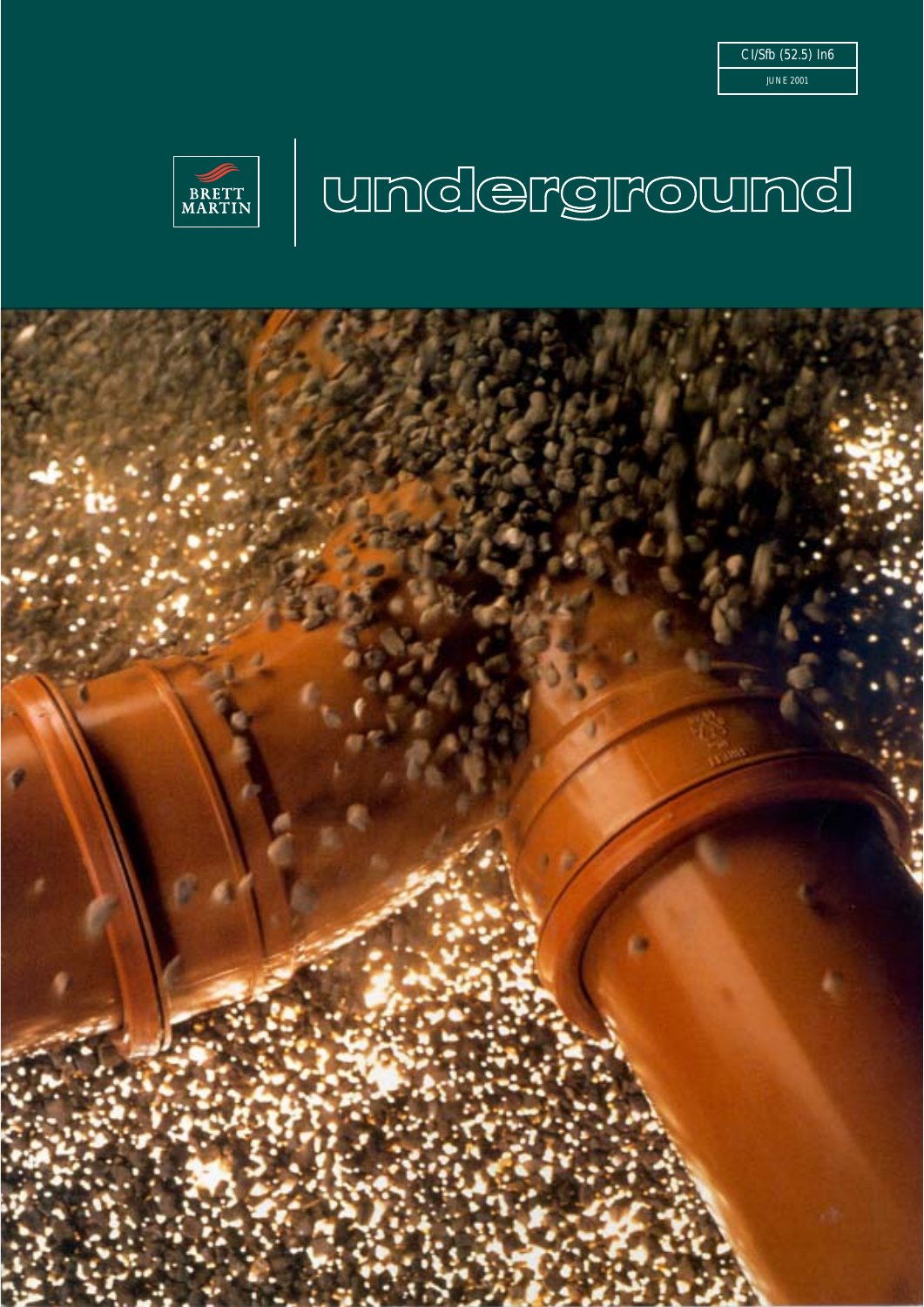

# underground <u>yystemns</u>

Brett Martin Underground offers a comprehensive range of drainage systems. It includes the Drain, Sewer, Perforated, Surface Water and Cable Duct systems.The entire range incorporates pipes and fittings in eight diameters from 53.9mm to 400mm.

The range has been designed to offer the installer maximum choice and flexibility. Every product has been designed with ease of installation in mind. All products are manufactured to exacting standards ensuring the highest possible levels of performance.



#### **QUALITY ASSURED**

When you select an underground system you need to be sure of its pedigree, convinced of its ability to perform, and confident of enduring quality.



The excellence of Brett Martin's Underground systems is recognised through the company's achievement of BS EN ISO 9002.You can be confident that as a BSI Registered Firm our Quality Assurance Programme guarantees that each Brett Martin system is a first class product.



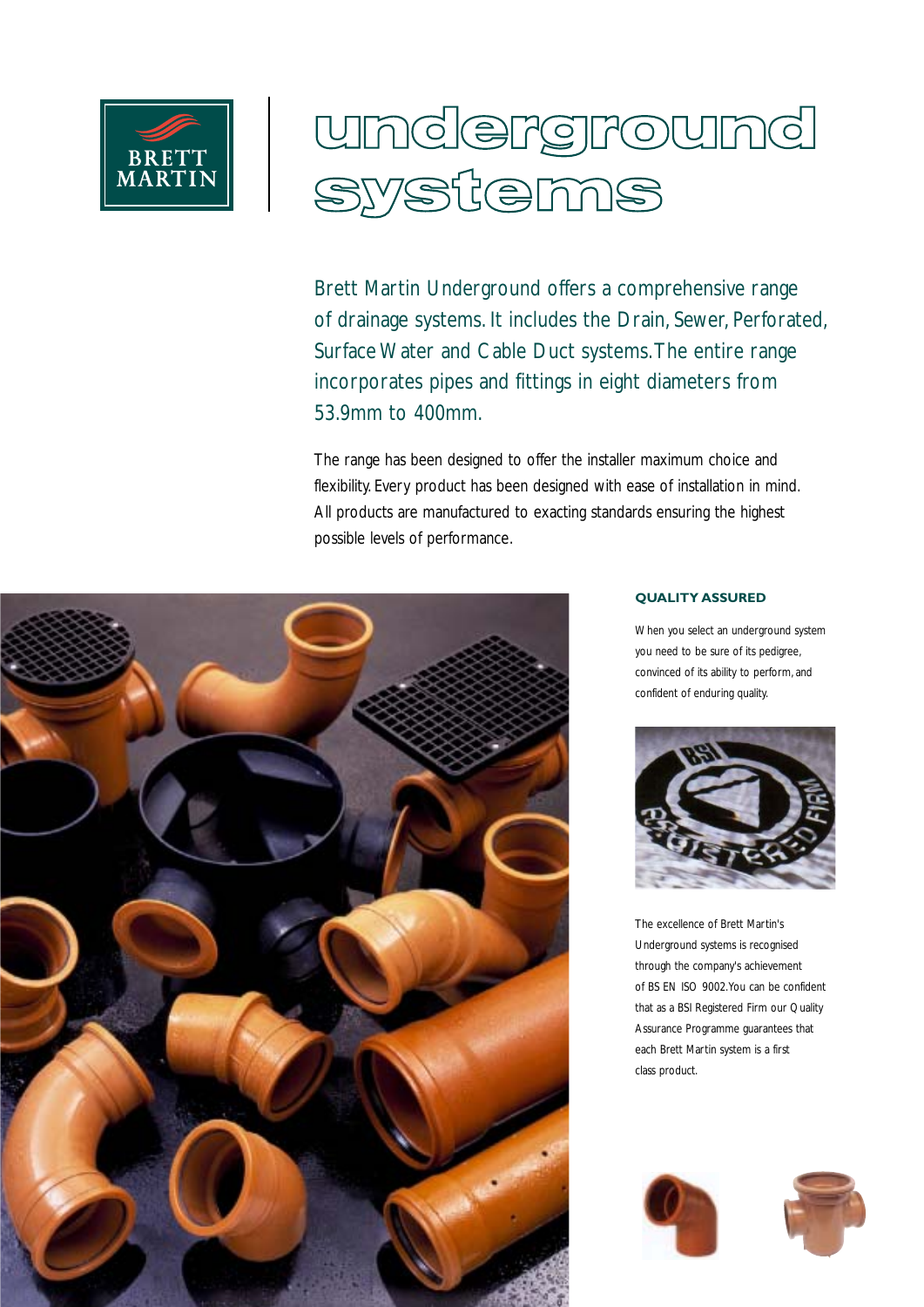# **Complete Underground Drainage Systems**

#### DRAIN - BS 4660

110 mm 160 mm Available in plain ended and single socket form.



#### SEWER - BS 5481

200 mm 250 mm 315 mm 400 mm





#### PERFORATED

DUCT RING SEAL<br>SOCKET SOCKET **SOCKET** 53.9 mm 250 mm 89 mm 315 mm<br>110 mm 400 mm 110 mm 160 mm 200 mm



110, 160, 200, 250, 315 & 400mm available in red oxide and terracotta.

53.9 & 89mm available in black.







#### SURFACE WATER

110 mm 160 mm 200 mm Available in plain ended and single socket form.





### **DUCT**

53.9 mm 89 mm 110 mm 160 mm 200 mm















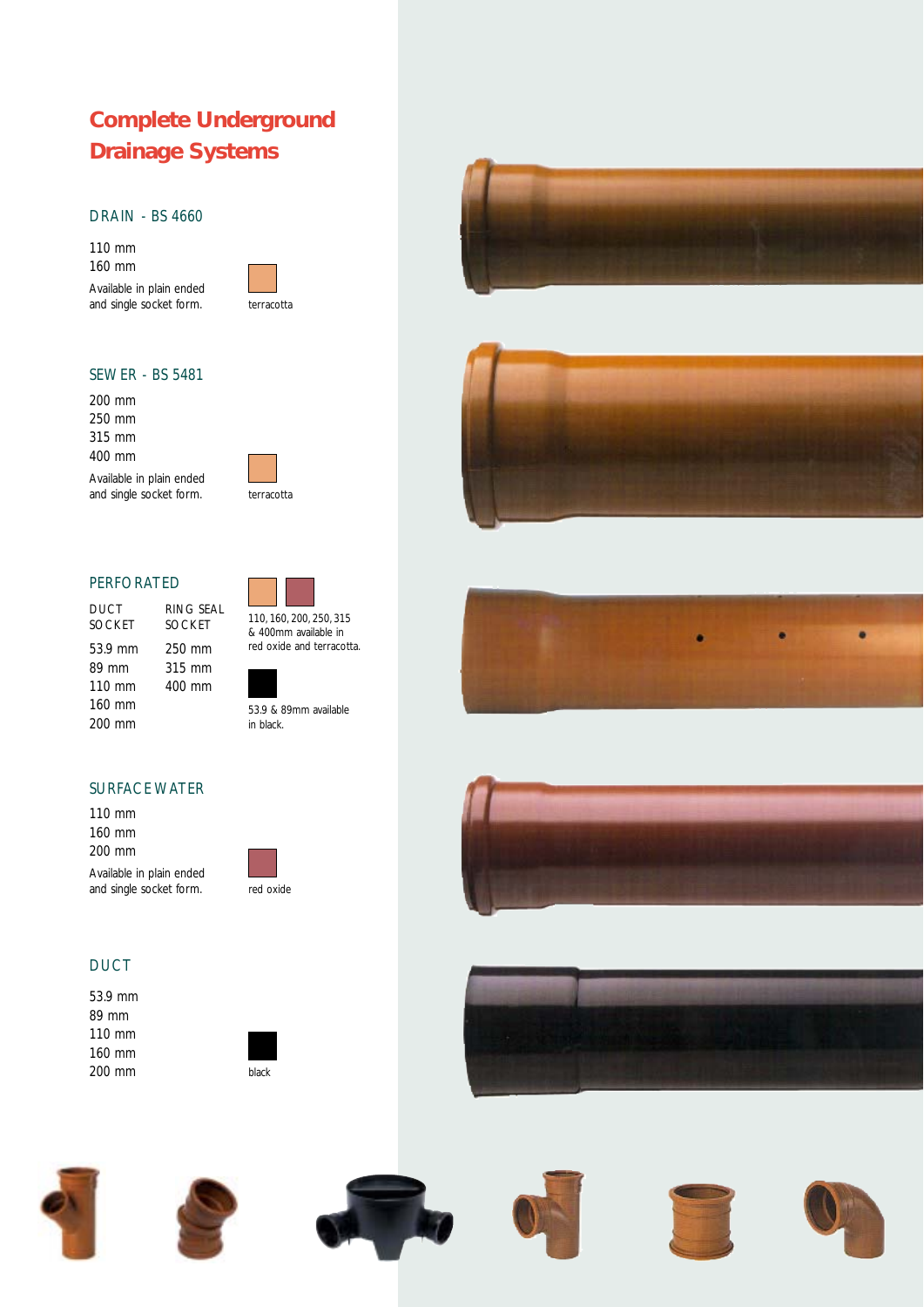

# **installation**

**6200/6222**

**4091**

**5395**

**5494**

# **USEFUL INSTALLATION TIP**

- **1** Always chamfer cut pipe and lubricate all ring seals for perfect joints.
- **2** Storm water connections are invariably less critical than those in the foul system. Therefore lay the foul drain system closest to the building and lay the storm system around this wherever possible.
- **3** Where external soil stacks are connected to the side inlet of a preformed chamber, ensure that the distance between the two is a minimum of 1m to help prevent cross flow of solids onto the opposite benching.
- **4** Where combined drainage systems are installed ensure each rainwater pipe is connected to a gully.
- **5** Always use the main channel of a chamber at a change of direction of the main run.

**1001**

**4091**

**2802**

**2800**

#### **280mm 90° CHAMBER BASE 205mm Invert** CODE: **2803** SIZE: 110mm



This corner access unit is the ideal alternative for changes in direction around and close to the dwelling and at the head of the drain.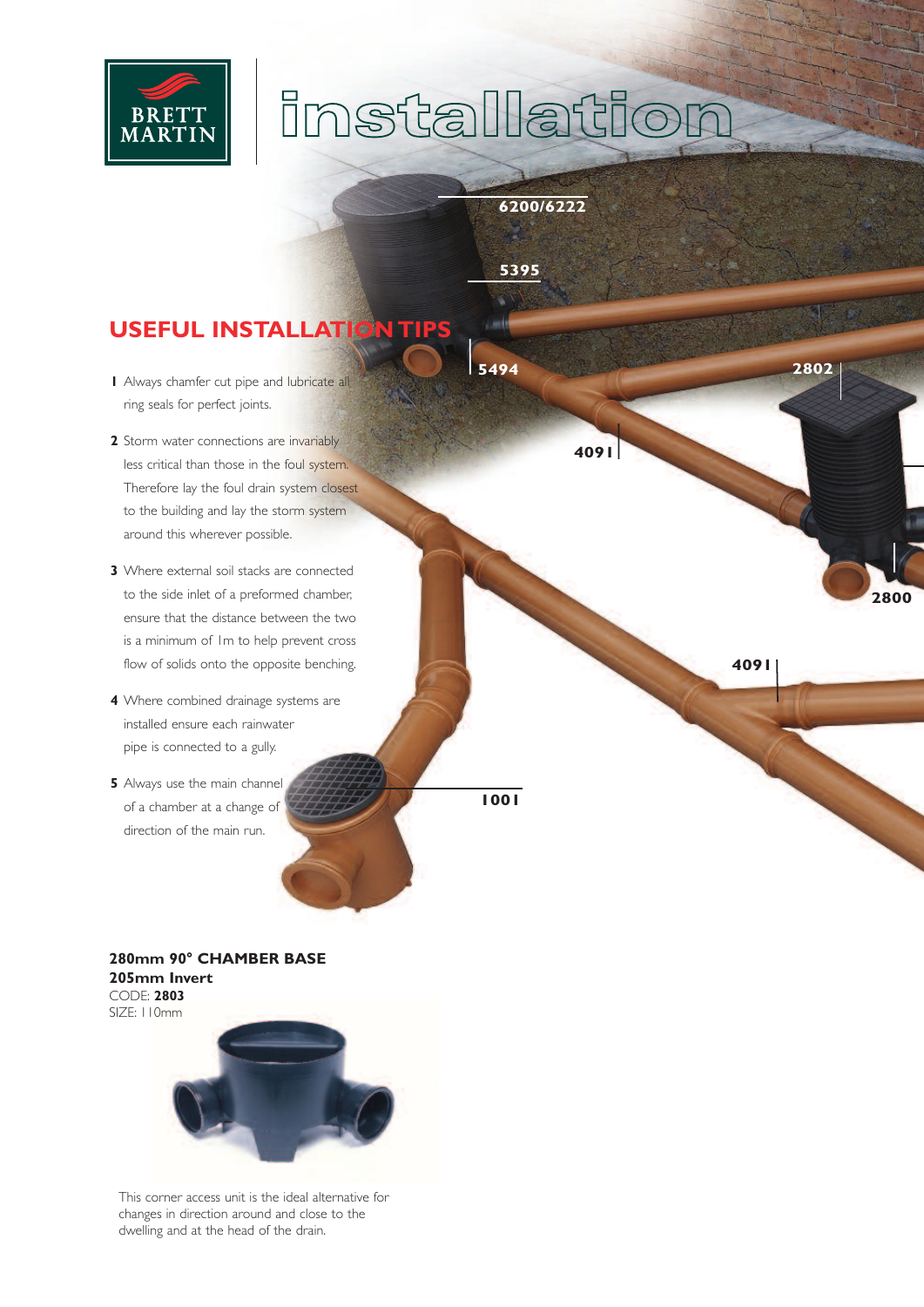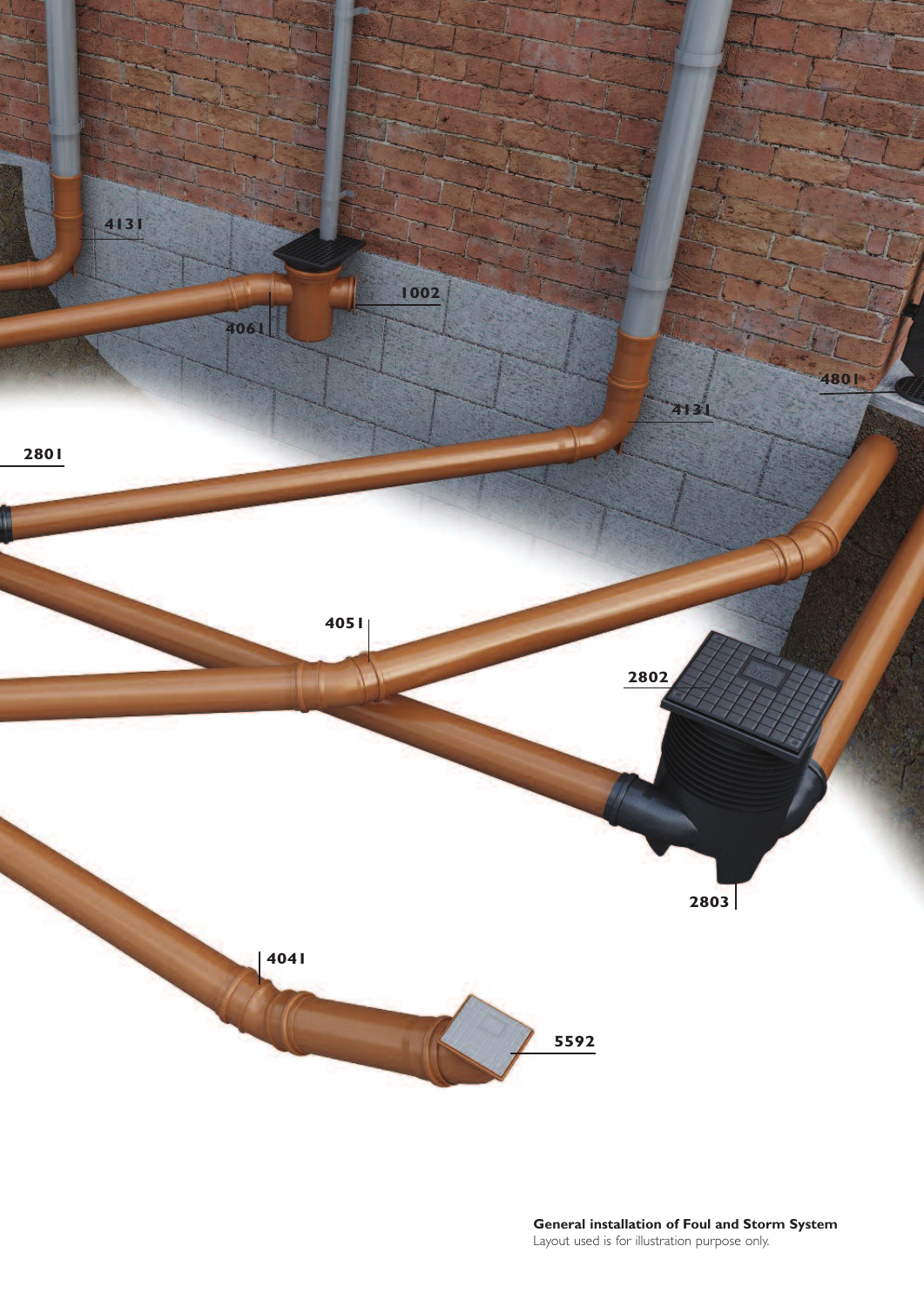

# roduct Ig **ing**  $|\mathsf{h}|$  $\ln$ is

# **New Gully Options**

The Brett Martin gully range has been extended further to include three new options:

- **Back Inlet Roddable Gully 90° Outlet Round Grid Code 1001**
- **Back Inlet Roddable Gully 90° Outlet Rectangular Grid Code 1007**
- **Back Inlet Gully Raising Piece Code 1001**

A total of nine different versions, in tubular and bottle options are now available in the gully range.

#### **Roddable Back Inlet Bottle Gully**

Supplied as a complete package the two available versions offer round or rectangular hoppers with socketed 90° inlet and outlet connections.



Rectangular hopper features a hinged, screw down heavy duty grid.



### **Typical Installation Detail**

New Bottle Gully Rodding Access



#### New Bottle Gully with Round Hopper



New Bottle Gully with Rectangular Hopper



New Bottle Gully with Rectangular Hopper & Riser

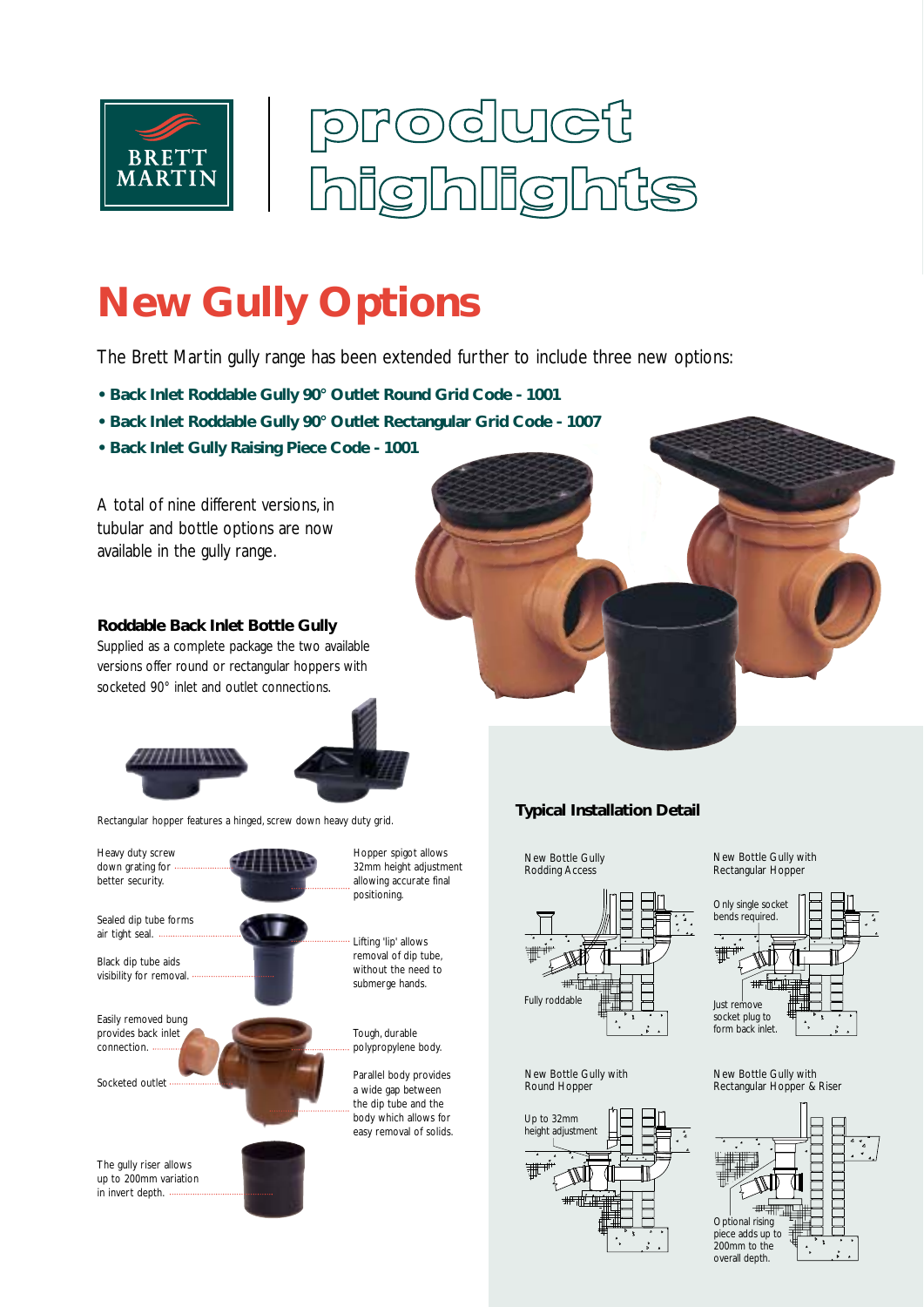

### **The Ultra Rib Sewer System**

Available in 150mm, 225mm and 300mm diameters this well established sewer system extends Brett Martin's Building Products drainage range into the structured wall sewer market. A wide range of fittings and adaptors ensure that every condition is provided for.







# **Shallow Access Chamber**

The new base has been designed with a dropped main channel to eliminate possible blockages, has integral feet to ease installation, is totally airtight so can be installed internally and yet remains very cost effective.

- Square lid for easy incorporation in paving and tarmac. Strong enough to withstand light vehicular traffic when set in a concrete surround. An airtight lid seal allows the unit to be used internally.
- Two sectional risers give a maximum invert depth of 600mm.
- Simple assembly with the new ring sealing system.
- Base supplied with secure bungs that are easily removed for pipe insertion.
- All joints feature secure rubber ring seals to give trouble-free watertight joints on site.

# **450mm Inspection Chamber Base Code - 5696**

The injection moulded 450mm diameter Inspection Chamber Base provides an integral facility for 110mm and 160mm pipework and is designed to reduce cross flow. Using a 160mm channel, the Chamber Base features two 160mm inlets at a 90° angle and a further two 110mm inlets to the front set at 45° and complements the existing 110mm channel version.











# **Adjustable Bends**

- **Single Socket - Code 5030**
- **Double Socket - Code 4030**

Two adjustable bends have been added to Brett Martin's 110mm diameter drainage range. Single and double socket versions of the bend adjust from 0°-30° with a simple twist of the fitting.

# **280mm 90° Shallow Access Chamber Code - 2803**

The 280mm 90° Shallow Access Chamber has been specially designed with trouble free installation and cost effectiveness in mind.The principal feature of this chamber is a 90° change of direction through the main channel, ultimately leading to a reduction of components within a dwelling's drainage system, thus reducing costs and installation time.